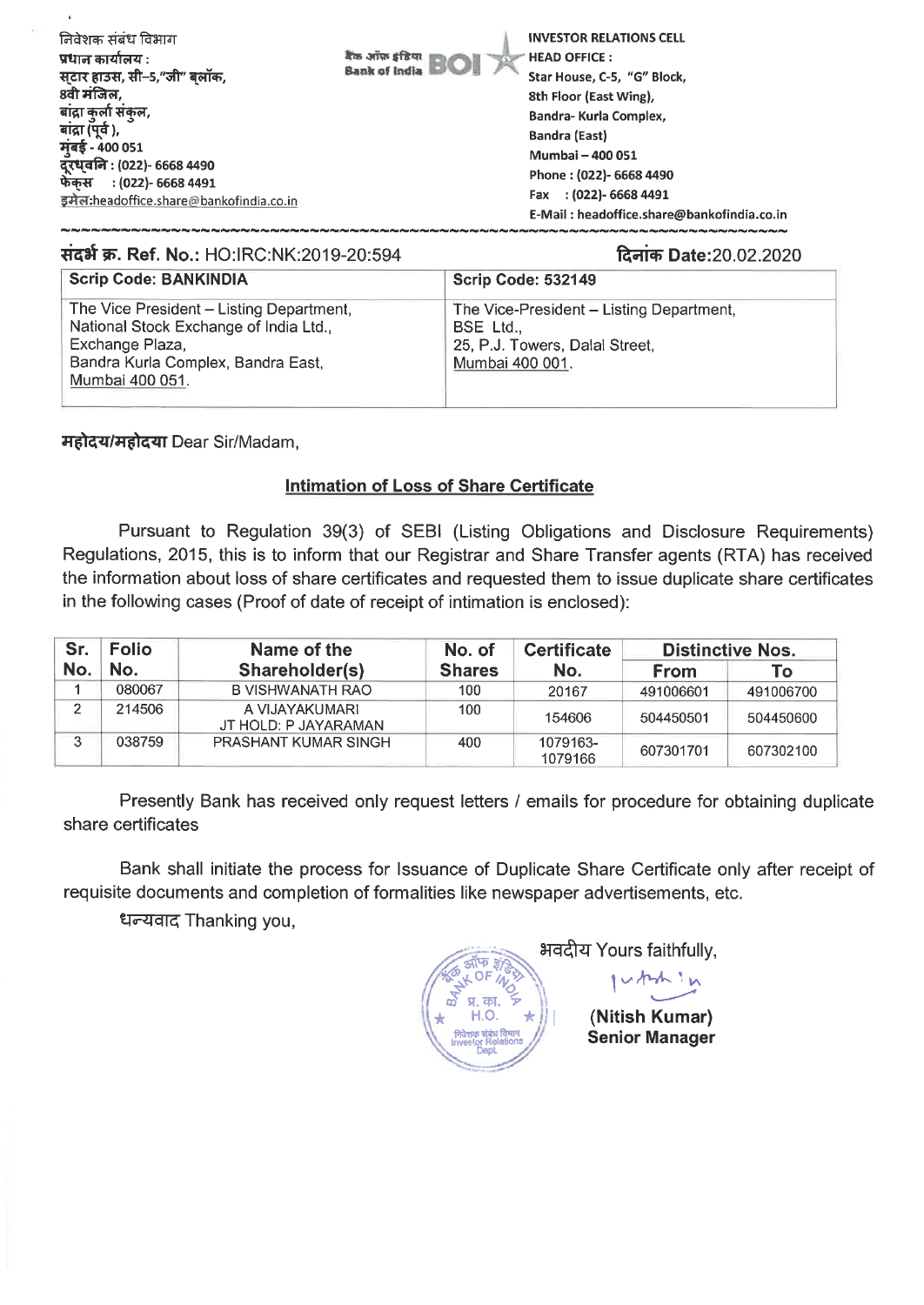## [External] Duplicate Share Intimations Received On : 20200217

 $\times$  delete  $\leftarrow$  reply  $\times$  reply all  $\rightarrow$  forward  $\cdots$ 



bssduplicate@bigshareonline.com Mark as unread Mon 17/02/2020 12:06

To: Rajeev Bhatia; Investor Relations Department;

Cc: vijay@bigshareonline.com; jibu@bigshareonline.com; bhagwan@bigshareonline.com;

Caution: This email originated from a source outside Bank of India.

Dear Sir/Ma'am,

Please be informed that in terms of the provisions of the SEBI (LODR) Regulations, 2015, the Company is required to submit information regarding loss of share certificates and issue of duplicate certificates, to the stock exchange within two days of its getting information. Further, the said intimation has to be filed only through the mode of NEAPS filing for NSE and on listing.bseindia.com for BSE and not via hard copy submission.

Accordingly, we are sharing herewith the receipt of the following request for loss of share certificate of the Company by shareholders, to enable you to comply with the said regulatory requirement within the timelines prescribed.

| Client Name                      | Cert.<br>No | Dist. No<br>From | Dist. NO.<br>l O | Folio<br>No. | Quantity | Name                              |
|----------------------------------|-------------|------------------|------------------|--------------|----------|-----------------------------------|
| BANK OF INDIA -<br><b>EQUITY</b> | 20167       | 491006601        | 491006700        | 080067       | 100      | <b>B VISHWANATH</b><br><b>RAO</b> |

Should you have any queries in respect of the aforesaid instruction kindly revert back.

Regards.

Bigshare Services Pvt. Ltd.

Alert:External Mail! Exercise caution while opening URL/attachment.

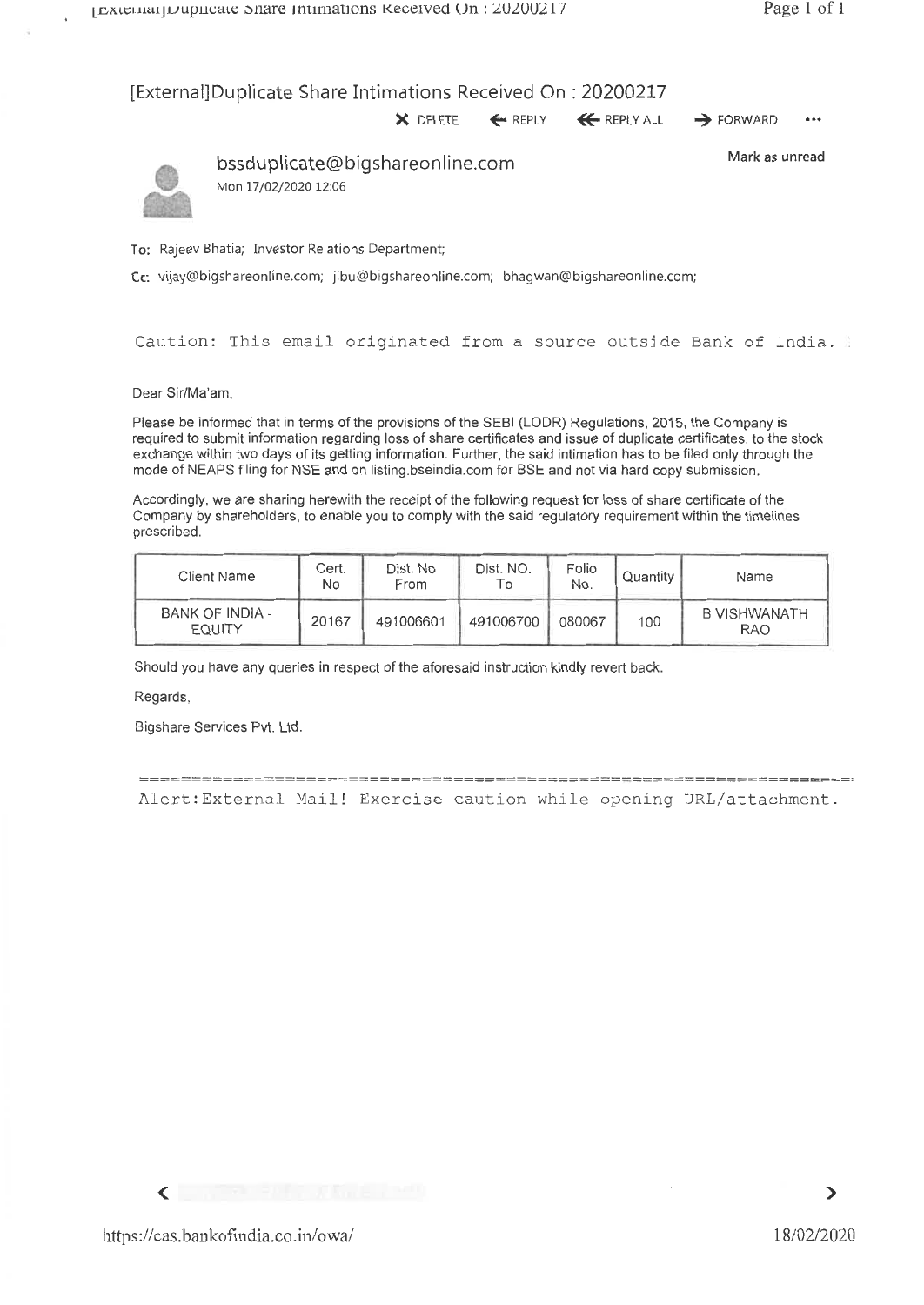$\leftarrow$ 

### [External]Duplicate Share Intimations Received On : 17022020

|  | $\times$ DELETE $\leftarrow$ REPLY $\leftarrow$ REPLY ALL $\rightarrow$ FORWARD | $$ |
|--|---------------------------------------------------------------------------------|----|



Prasad <bssduplicate@bigshareonline.com> Mark as unread Mon 17/02/2020 14:42

To: Rajeev Bhatia; Investor Relations Department;

Cc: Bhagwan <bhagwan@bigshareonline.com>; Vijay <vijay@bigshareonline.com>; bssduplicate@bigshareonline.com;

a 1 attachment

510169.pdf

```
Caution: This email originated from a source outside Bank of India. Do not c
```
Dear Sir/Ma'am,

Please be informed that in terms of the provisions of the SEBI (LODR) Regulations, 2015, the Company is required to submit information regarding loss of share certificates and issue of duplicate certificates, to the stock exchange within two days of its getting information. Further, the said intimation has to be filed only through the mode of NEAPS filing for NSE and on listing.bseindia.com for BSE and not via hard copy submission.

Accordingly, we are sharing herewith the receipt of the following request for loss of share certificate of the Company by shareholders, to enable you to comply with the said regulatory requirement within the timelines prescribed.

| Client Name            | Cert. No | Dist. No From | Dist. NO. To | Folio No. | Quantity | Name                                   |
|------------------------|----------|---------------|--------------|-----------|----------|----------------------------------------|
| BANK OF INDIA - EQUITY | 154606   | 504450501     | 504450600    | 214506    | 100      | A VIJAYAKUMARI<br>JT HOLD: P JAYARAMAI |

Should you have any queries in respect of the aforesaid instruction kindly revert back.

Regards,

Bigshare Services Pvt. Ltd.

Bss Duplicate

Alert:External Mail! Exercise caution while opening URL/attachment.

 $\checkmark$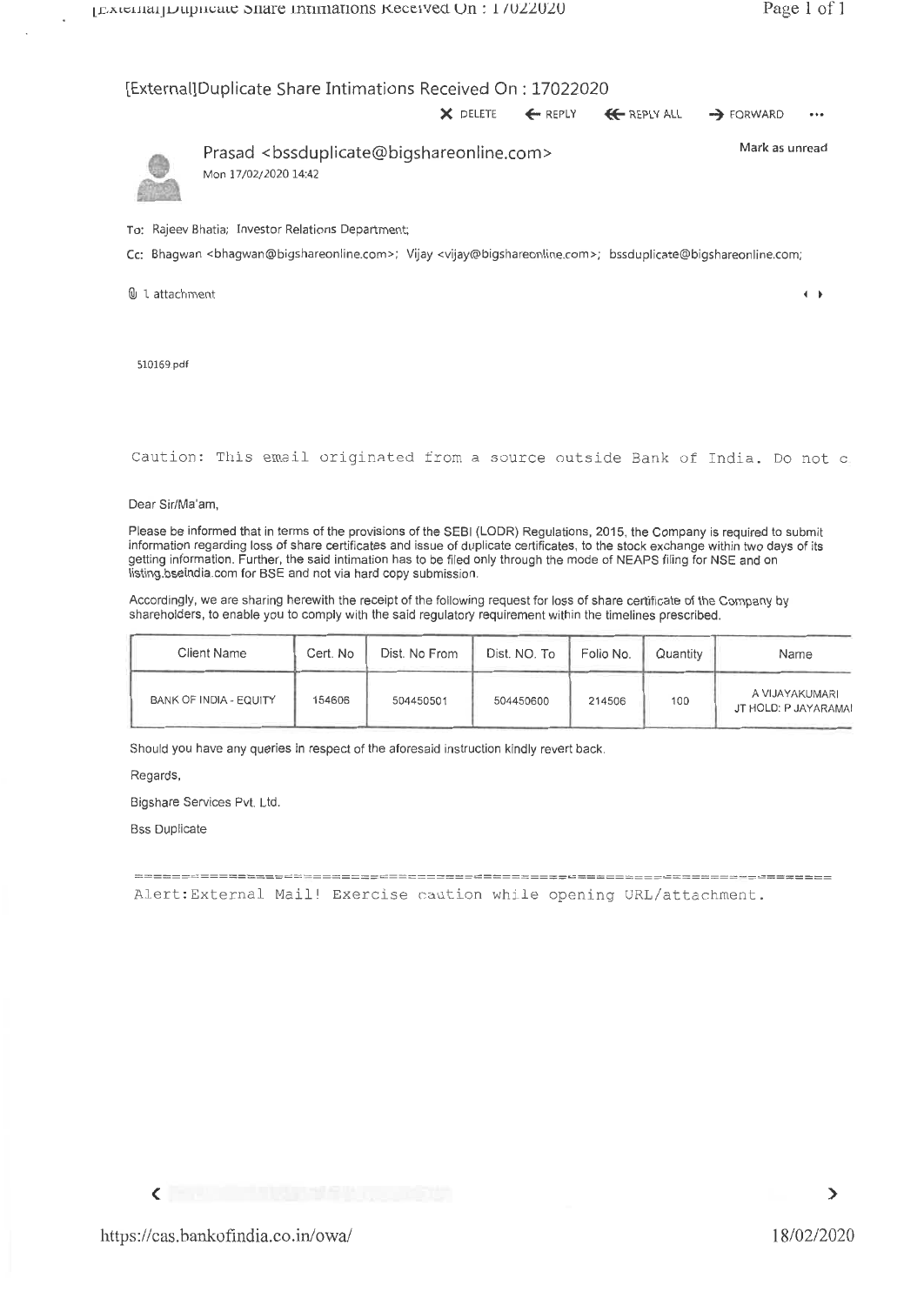D'4-P=1311

## Procedure for Issue of duplicate share certificate(s). BOI

Docuements required :

- 1. Questionnaire form (Marked "Q") 510169
- 2. An executed Indemnity agreement on Rs.500/- (Marked "I")

 $DU617$ 

- 3. Affidavit on Rs.100/- (Marked "A")
- 4. Surety form (Marked "S") (if more than 200 shares)
- 5. Original FIR or complaint lodged with local police station for the lost/stolen/theft share certificates mentioning folio, certificate number and distinctive number details of the shares, duly Notarised.
- 6. DD in favour of Bank of India payable at Mumbai for Rs. 1225/- towards advertisement in news paper, if 400 & above shares.
- $\mathcal{I}$ . Self- attested copy of PAN card of all shareholders & witnesses.
	- Self- attested copy of Telephone/Electricity bill (not older than 3 months)/ & Voter ID of all shareholders & witnesses.
	- 9. Signature attested by bank manager under his / her official stamp & seal with name, employee code & phone number of bank.

10. Cancelled cheque.

- 11. True certificated copy of death certificate (if name deletion).
- 12. In case of Company, Banks & FIs, True certified copy of Memorandum, Articles of Association and Board Resolution having a list of authorized signatories with their specimen signature.
- 13. In case of foreign shareholder, copy(s) of Passport attested by Consular / Embassy/ Competent Authority & RBI permission

Note:

I Please be informed that the procedure for obtaining duplicate share certificate(s) is rather costly and time consuming. We would therefore request you, in your own interest, to make a thorough and careful search for the missing share certificate(s) at your end and confirm. However on receipt of the documents executed as above and found in order, the same will be placed before the Board of Directors of the Bank for its approval, provided no claim has been received against the said shares/debentures/bonds. Normally the time taken for issue of duplicate certificates is 45 days from the date of Lodgment.

2\_Complete details of shares lost i.e. Name of all the registered holders, Folio number, Certificate numbers, Distinctive numbers and number of Shares must be mentioned in Indemnity, Affidavit, Police complaint  $\&$ Advertisement. In case you do not have the details, kindly write to us in this regards.

3. Name and registered office address of Company must be present at relevant places.

4Before proceeding further with the compliance of formalities for issue of duplicate Share certificates,you may please he sure that the said shares have not been sold by you in the past. It may happen that the Share Certificates standing in your name have been sold in the past but not lodged for registration of transfer by the respective buyer and the shares are still standing in your name

None Tomma Tronsferon Trantuce<br>A Jaya

|      | RECEIVED | BIGSHARE SERVICES PVT. LTD. |  |
|------|----------|-----------------------------|--|
|      |          | Subject to Verification     |  |
|      |          | 1 7 FEB 2020                |  |
|      |          |                             |  |
| Sign |          |                             |  |
|      |          |                             |  |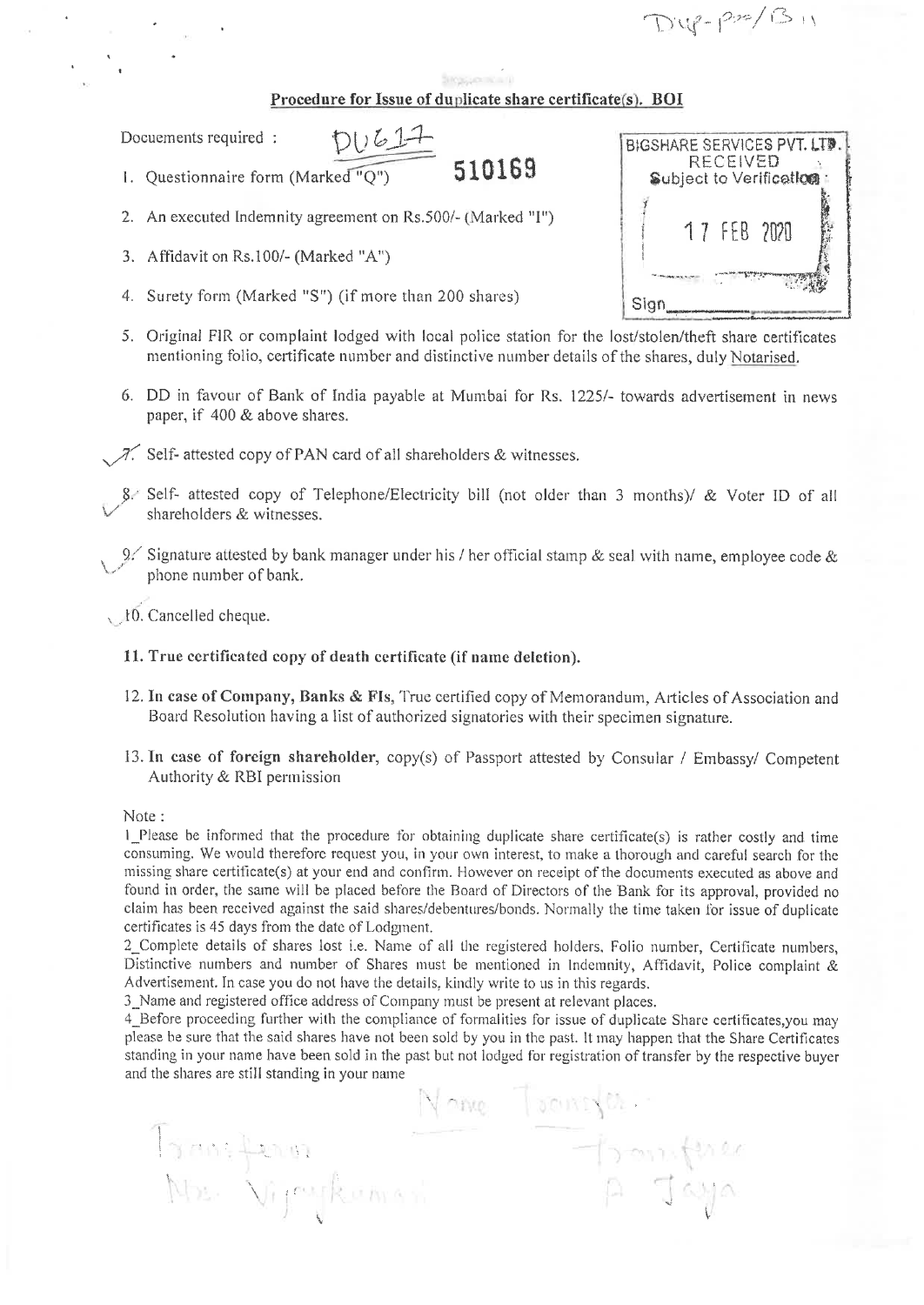

510423 J.pd

Caution: This email originated from a source outside Bank of India.

Dear Sir/Ma'am,

Please be informed that in terms of the provisions of the SEBI (LODR) Regulations, 2015, the Company is required to submit information regarding loss of share certificates and issue of duplicate certificates, to the stock exchange within two days of its getting information. Further, the said intimation has to be filed only through the mode of NEAPS filing for NSE and on listing.bseindia.com for BSE and not via hard copy submission.

Accordingly, we are sharing herewith the receipt of the following request for loss of share certificate of the Company by shareholders, to enable you to comply with the said regulatory requirement within the timelines prescribed.

| <b>Client Name</b>                      | Cert.<br>No. | Dist. No<br>From | Dist. NO.<br>To | Folio<br>No. | Quantity | Name                                  |
|-----------------------------------------|--------------|------------------|-----------------|--------------|----------|---------------------------------------|
| BANK OF INDIA -<br><b>EQUITY</b>        | 1079163      | 607301701        | 607301800       | 038759       | 100      | PRASHANT KUMAR<br><b>SINGH</b>        |
| <b>BANK OF INDIA -</b><br><b>EQUITY</b> | 1079164      | 607301801        | 607301900       | 038759       | 100      | PRASHANT KUMAR<br><b>SINGH</b>        |
| <b>BANK OF INDIA -</b><br><b>EQUITY</b> | 1079165      | 607301901        | 607302000       | 038759       | 100      | <b>PRASHANT KUMAR</b><br><b>SINGH</b> |
| <b>BANK OF INDIA -</b><br><b>EQUITY</b> | 1079166      | 607302001        | 607302100       | 038759       | 100      | <b>PRASHANT KUMAR</b><br><b>SINGH</b> |

Should you have any queries in respect of the aforesaid instruction kindly revert back.

Regards,

Bigshare Services Pvt. Ltd.

BSS Duplicate

Alert:External Mail! Exercise caution while opening URL/attachment.

 $\sqrt{2}$